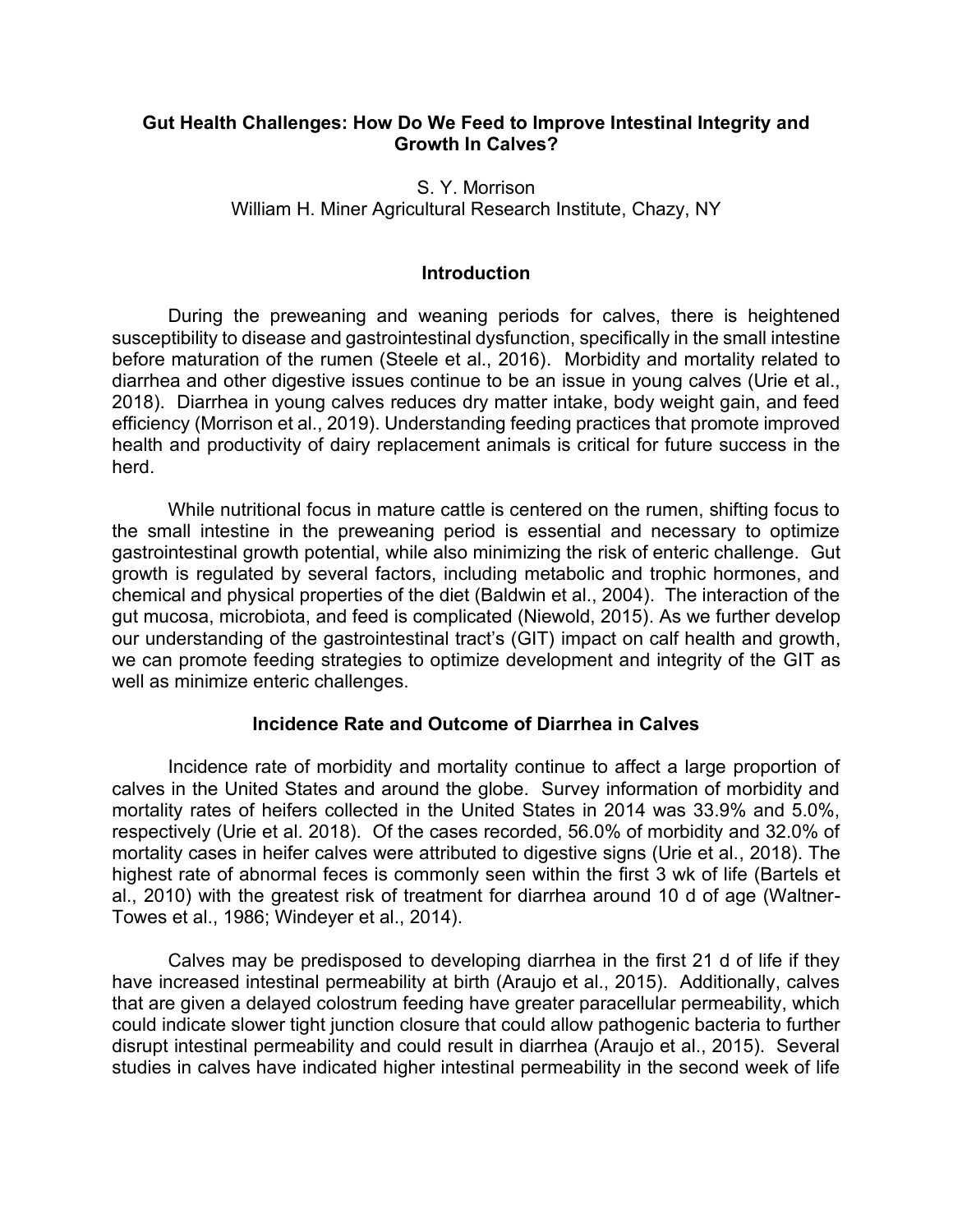(Araujo et al., 2015; Morrison et al., 2017) which correspond to increased fecal scores and could indicate damage to the villi in the small intestine (Hall, 1999).

Animals that undergo either clinical or subclinical infections will eat and grow less and overall have reduced efficiency (Johnson, 1998). A dataset created from four experiments of transported calves classified them as either healthy or diarrheic in the first 21 d after arrival (Morrison et al., 2019). A retrospective analysis of health status was conducted to determine intake and growth of the calves which were managed similarly. In total data from 313 calves were used in the analysis with 96 calves classified as diarrheic [fecal score >2 (scale 1-4) for ≥3 d in the first 21 d after arrival]. Intake of milk replacer, water, starter, and electrolytes were all recorded. Body weight and growth were also measured.

The cumulative number of days with elevated fecal scores were 1.88 vs. 6.84  $\pm$ 1.19 d for healthy and diarrheic calves, respectively. Initial total protein concentrations were not different between classifications. Intake of milk replacer for calves classified as diarrheic was lower and those calves were more likely to refuse part of the offered milk replacer amount. Intake of electrolytes was greater for calves classified as diarrheic. Cumulative starter intake was 40% lower in calves that were classified as diarrheic (0.9 kg) compared with calves that were healthy (1.5 kg) in the first 21 d after arrival. While starter intake does not make up a large portion of intake in this early preweaning period, the impact of diarrhea was evident. Although not measured in this study and the timeframe was fairly short, lower starter intake resulting from a diarrheic event could delay rumen development if this pattern of reduced starter intake continued. Finally, calves that were diarrheic had a 27% reduction in average daily gain (491 vs. 669 g/d), lower stature growth, and were less efficient (0.56 vs. 0.77 kg/kg; Morrison et al., 2019).

Longevity and productivity of the cow have been associated with events in the calf period. Specifically, calves treated with antibiotics have decreased lifetime milk production (Soberon et al., 2012) and the number of days in the first 4 mo of life that a calf is sick negatively impacts first-lactation 305-d metabolizable energy and actual milk, protein, and fat production (Heinrichs and Heinrichs, 2011). Further work is needed to continue to minimize the effect of digestive illness to improve production and welfare, and reduce increased costs associated with this issue.

### **Interaction between the Calf Gastrointestinal Tract, Feed, and Microbiota**

The GIT of the animal, feed, and microbiota interact to form a dynamically complex ecosystem that when in balance work to support the health and growth of the animal (Niewold, 2015). The GIT is a barrier that is able to selectively discriminate the contents of the lumen to allow selective absorption of nutrients, while also providing a protective barrier to harmful antigens and pathogens (Groschwitz and Hogan, 2009). A mixture of different epithelial cells in the GIT form a physical and biochemical barrier to separate the luminal contents and microorganisms from the host mucosa and immune system to maintain coexistence (Peterson and Artis, 2014).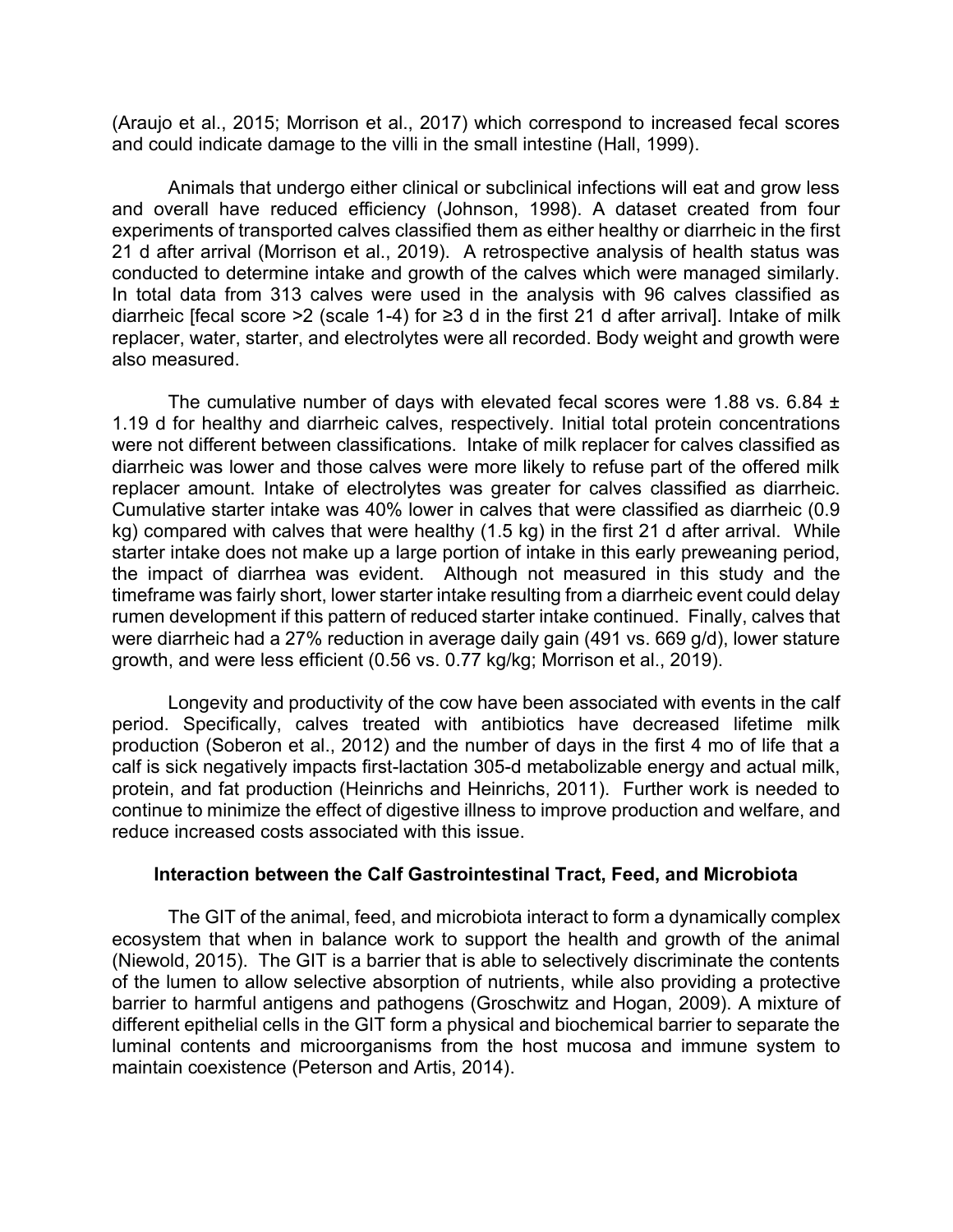#### Intestinal Structure and Cells

The small intestine is composed of absorptive epithelial cells (enterocytes), nerve cells, goblet cells, immune cells, and enteroendocrine cells (Peterson and Artis, 2014; Niewold, 2015). Mature enterocytes work through active and passive transport and brush border enzyme activity to absorb nutrients (McOrist and Corona-Barrera, 2015). The enteric nervous system is important for motility, secretion, blood flow, and the immune system (Hansen, 2003).

A physical barrier is formed with the production of mucus from goblet cells, antimicrobial peptides, and immunoglobulin A (IgA; Hooper and Macpherson, 2010) which are important sites for both innate and adaptive immunity (Turner, 2009). The mucus layer is a first line of defense against bacterial translocation to the mucosa while continuing to allow nutrients to be transported across the mucosa (Atuma et al., 2001; Kim and Ho, 2010). Antimicrobial peptides have different actions but many target the cell wall or membrane, while others enzymatically attack cell structures (Gallo and Hooper, 2012; Hooper and Macpherson, 2010). Intestinal epithelial cells secrete IgA antibodies that help regulate commensal bacteria by limiting bacterial association with the intestinal epithelial surface (Hooper and Macpherson, 2010; Peterson and Artis, 2014).

Enteroendocrine cells represent approximately 1% of epithelial cells in the intestine and link central and enteric neuroendocrine systems through hormone regulators of digestive function (Peterson and Artis, 2014). Biological functions regulated by gut peptides include food intake, gastric emptying, motility, barrier function, and glucose metabolism. Therefore, gut peptides secreted from enteroendocrine cells play an important part in absorption of nutrients but also maintenance of barrier function (Cani et al., 2013).

### Intestinal Permeability

Permeability of the GIT is location dependent (Penner et al., 2014) and changes with age (Wood et al., 2015). Transcellular permeability is responsible for the transport of solutes, including amino acids, electrolytes, short-chain fatty acids, and sugars, through selective transporters (Groschwitz and Hogan, 2009). Paracellular permeability is the transport of molecules through the space between the epithelial cells via the apical-lateral membrane junction and the lateral membrane (Van Itallie and Anderson, 2006). Expression of junctional proteins are dependent on location within the intestine, location on the microvilli, and location between epithelial cell membranes (Groschwitz and Hogan, 2009). In ruminants, permeability of passive ions is greatest in the jejunum and least for the rumen and omasum (Penner et al., 2014). Furthermore, small pore permeability increased after the rumen and omasum until the jejunum and then decreased in the ileum (Penner et al., 2014). Small intestinal permeability can be measured non-invasively by dosing two different sized non-digestible probe molecules (Hall, 1999; Menzies et al., 1979; Uil et al., 1997). The larger molecules indicate paracellular permeability while the smaller molecules indicate transcellular permeability (Bjarnason et al., 1995).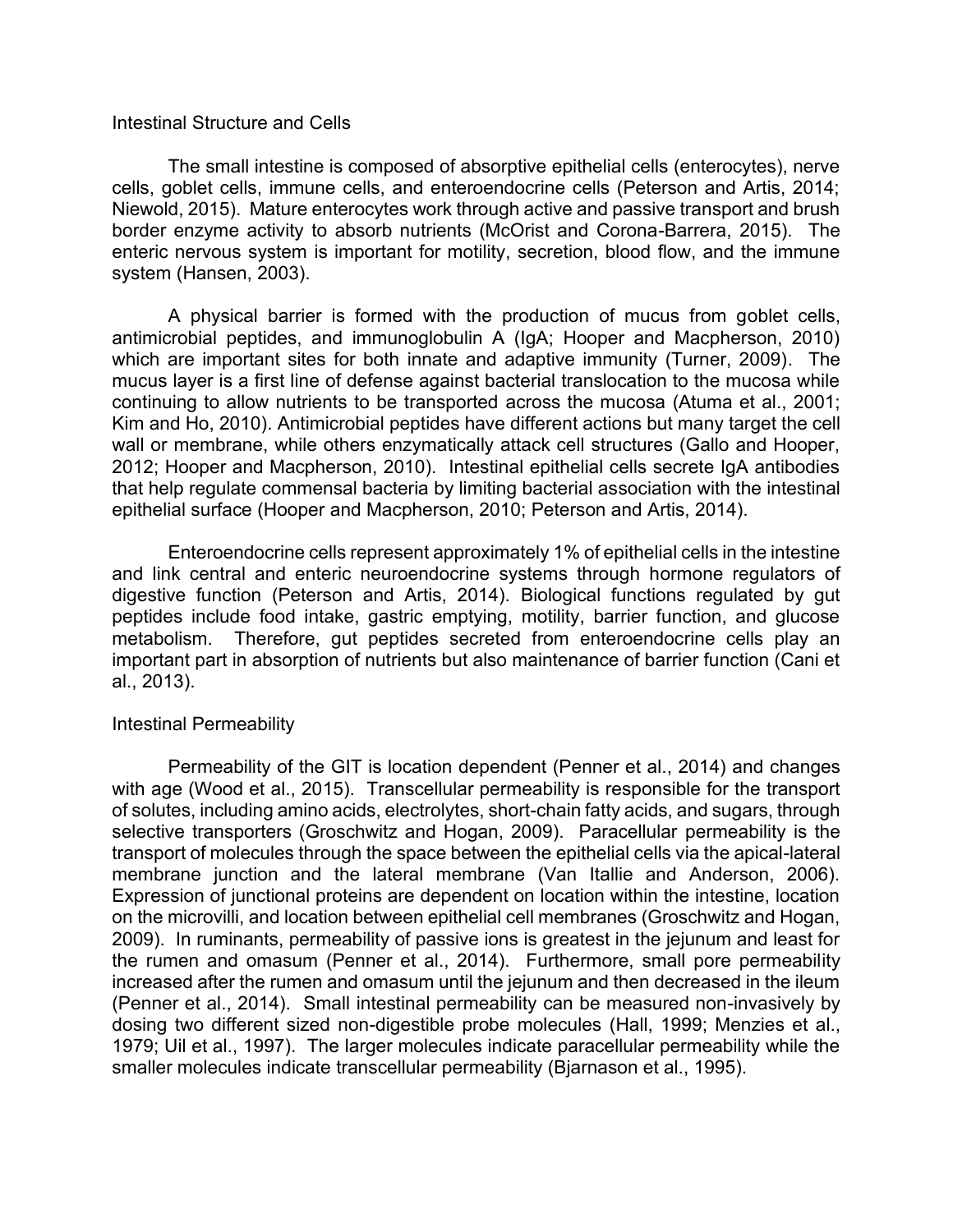### Inflammatory Response

The mucosal immune system works to tolerate contents and microorganisms in the lumen and is activated when foreign antigens translocate the GIT barrier (Niewold, 2015). The recruitment of circulating inflammatory cells occurs with increased production and secretion of pro-inflammatory cytokines in response to foreign antigens (Al-Sadi et al., 2009). Pro- and anti-inflammatory cytokines regulate intestinal barrier function differently (Al-Sadi et al., 2009). An increase in pro-inflammatory cytokines increases the disruption of the tight junction barrier and overall increases GIT permeability (Al-Sadi et al., 2009; Ma and Anderson, 2006; Nusrat et al., 2000; Bruewer et al., 2006; Shen and Turner, 2006). Alternatively, anti-inflammatory cytokines counteract some inflammation to help maintain tight junction functionality (Madsen et al., 1997; Forsyth et al., 2007).

### Trophic Hormones and Peptides

Cells within the GIT secrete a number of hormones and peptides that signal maintenance, growth, and repair of epithelial tissue (Drucker et al., 1994; Burrin et al., 2003). One of particular interest and research in recent years is glucagon-like peptide 2 (GLP-2) which has a role in influencing trophic and regenerative actions in the intestinal epithelium (Burrin et al., 2000). Upon ingestion of nutrients, specifically carbohydrates and lipids, GLP-2 is secreted from the intestinal L-cells along the jejunum, ileum, and colon (Estall and Drucker, 2006; Larsson et al., 1975; Eissele et al., 1992). Specifically, GLP-2 has been shown to increase crypt cell proliferation and reduce apoptotic cell numbers which increases small intestinal mass (Tsai et al., 1997; Drucker et al., 1997). Furthermore, reductions in intestinal inflammation and increases in nutrient absorption in response to GLP-2 have been observed (Furness et al., 2013; Sigalet et al., 2007; Brubaker et al., 1997; Shirazi-Beechey et al., 2011).

Overall, factors that regulate gut growth include metabolic and trophic hormones, and chemical and physical properties of the diet (Baldwin et al., 2004). There are large energetic and nutrient costs associated with maintenance of the GIT in animals that are growing which greatly influences whole body metabolism (Baldwin et al., 2004). However, the actual energetic and nutrient cost is complicated by the influence of changes in tissue mass in response to plane of nutrition, chemical composition of the diet, and physiological status of the animal (Baldwin et al., 2004).

# **Intestinal Dysfunction**

There are several instances that can lead to intestinal dysfunction, including pathogenic and nutritional insults that negatively affect intake, growth, and efficiency. Dysfunction of the GIT can be classified into three categories: 1) mucosal barrier disruption, 2) altered motility, and 3) atrophy of the mucosa (Martindale et al., 2013). All of these effects have been associated with enteric disease attributed with pathogenic bacteria resulting in diarrhea (Connor et al., 2013, 2017; Walker et al., 2015) and weaning (Malmuthuge et al., 2013; Eckert et al., 2015; Wood et al., 2015).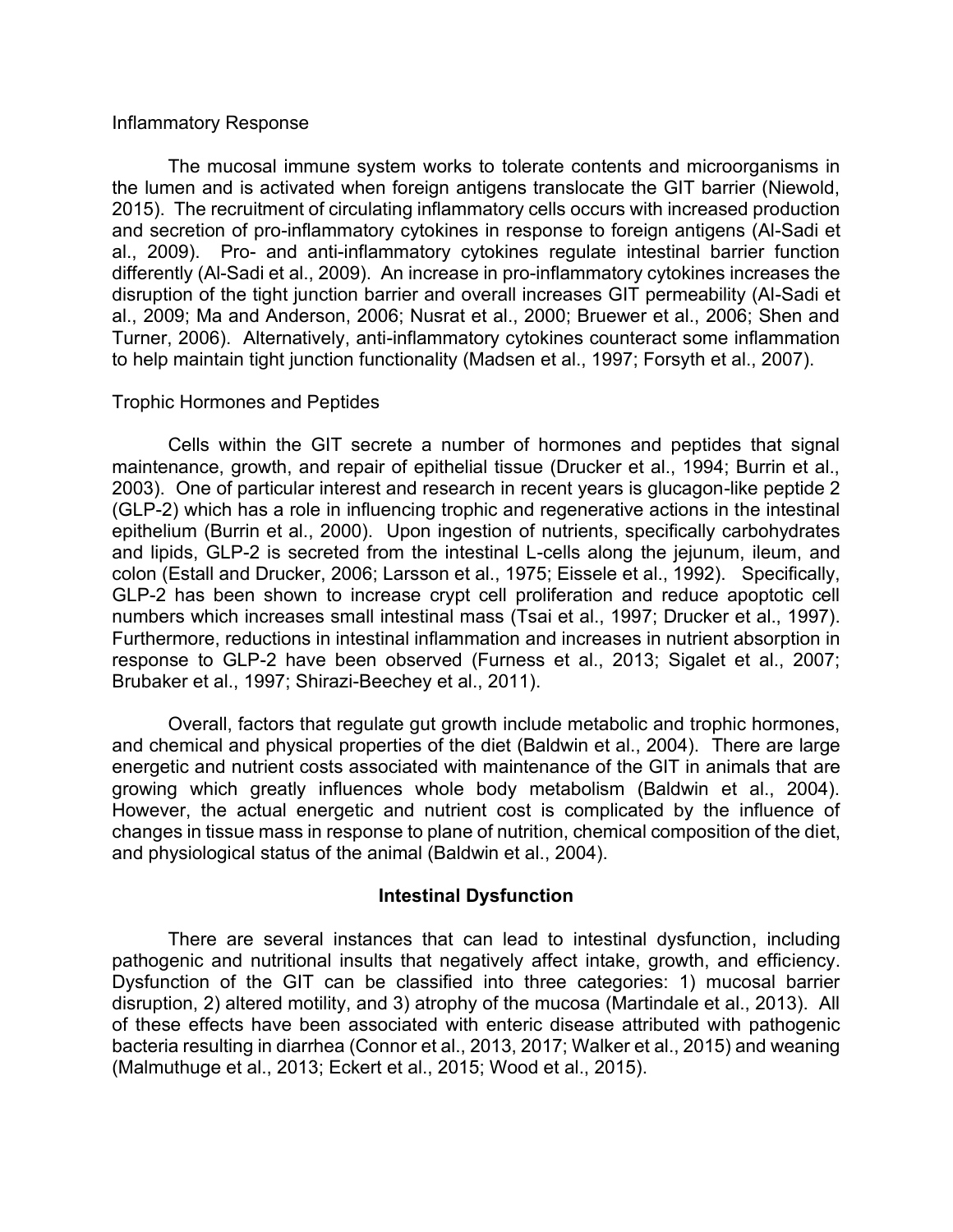As the intestinal barrier becomes dysfunctional, an increased risk of foreign antigens and harmful bacteria accessing the underlying mucosa can lead to increased inflammation in the intestine (Cameron and Perdue, 2005). Under these conditions, the adaptive immune system is activated which reallocates resources previously utilized for growth to the production of immune cells and antibodies (Iseri and Klasing, 2013). Reduced appetence and catabolism of muscle resulting in a reduction in growth is a consequence of increased inflammation, which further increases susceptibility to intestinal pathogens (Niewold, 2015). Actions of enteric pathogens, including viruses, bacteria and protozoa, vary and affect different locations in the GIT. Damage caused by enteric pathogens can include intestinal villus and colonic crypt atrophy, secretion of enterotoxins, necrosis, and disruption of epithelial tight junction (Cho and Yoon, 2014; Foster and Smith, 2009). Damage caused in the GIT can cause prolonged malnutrition and result in decreased growth rates (Cho and Yoon, 2014).

Nutrient induced secretion of GLP-2 and the associated effects in pig models has been suggested as an important element in intestinal adaptation during neonatal phases by improving mucosal cell proliferation, barrier function, and the inflammatory response (Burrin et al., 2003; Cameron and Perdue, 2005; Sigalet et al., 2007; Ipharraguerre et al., 2013). Since GLP-2 secretion is responsive to nutrient intake, circulating GLP-2 is reduced when milk ingestion drops below 0.875% of calf body weight on a DM basis (Castro et al., 2016). Understanding and promoting GLP-2 and other trophic hormones could be important targets for improvements in intestinal integrity in situations that reduce feed intake like incidences of diarrhea or weaning (Connor et al., 2016). Additional information on nutrient and ingredient influence of motility could also aid in preventing and recovering from intestinal dysfunction in calves.

Lower feed intake can lead to reduced growth and development of the intestinal mucosa (Buchman et al., 1995; Groos et al., 1996). In a piglet model, varying levels of intake were fed to evaluate the amount of intake required to normalize intestinal growth (Burrin et al., 2000). In this study, the authors observed that the proximal segments of the small intestine were most sensitive and that 40% of total nutrient intake was needed to increase wet weight and protein content, while the ileum requires 60% of enteral intake however, 80% of total intake was required to normalize wet weight and protein content in both sections (Burrin et al., 2000).

### **Feeding and Diet Considerations**

While colostrum has critical importance in terms of nutrients and bioactive factors (Blum and Baumrucker, 2008; Nissen et al., 2017) and weaning strategies impact on GIT development and function, the focus for this will center on feeding strategies and diet considerations in the preweaning period. Obviously, the transition into the ruminant phase and ruminal development continues to be a priority in terms of long-term animal success within the herd but areas of opportunity for improvement in intestinal dysfunction contributing to morbidity and mortality in the preweaning period are important.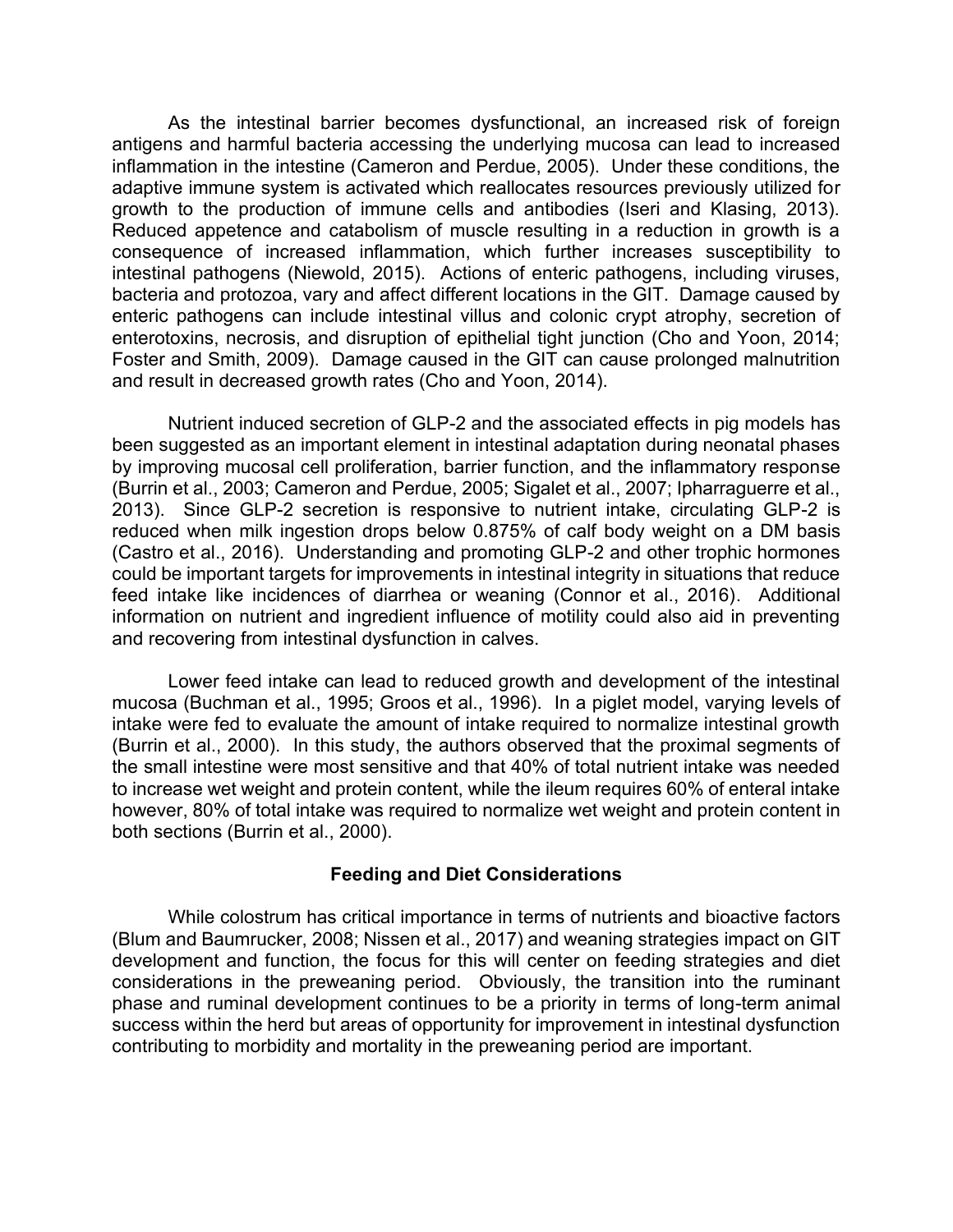#### Feeding Rate and Intake

Enhanced feeding rates of 20% of body weight, which are close to ad libitum intake, have been linked to increased body weight and growth, organ development and growth, metabolic and endocrine changes, improved feeding behavior, and immune and health (Hammon et al., 2020). Increased GIT growth rate and protein accretion of calves with enhanced feeding have been observed when calves are fed whole milk or milk replacer in comparison to calves fed 4 to 6 L/d (Geiger et al., 2016; Schäff et al., 2016; Korst et al., 2017). If you consider a 50 kg calf that is fed 20% of its body weight as milk or milk replacer, the calf would be offered 10 L per day. In contrast, the same calf only fed 4 or 6 L/d would be only 40 to 60% of the enhanced feeding rate. In neonatal piglets, 40 to 60% of normal intake reduces small intestinal mass and protein content, while 80% of intake was needed to normalize this (Burrin et al., 2000). Decreased circulating GLP-2 concentrations at similar reduced intake has been observed when intake drops below 0.875% of body weight as DM indicating lower trophic actions in the gut (Castro et al., 2016).

These changes in intestinal growth would be in line with observed increases in organ growth, including the small intestine, in response to increased feeding levels in calves (Geiger et al., 2016; Koch et al., 2019). Furthermore, increased surface area and absorptive capacity in the small intestine results from increased feeding rates (Geiger et al., 2016; Koch et al., 2019). Intestinal growth was likely mediated by changes in the local IGF system (Ontsouka et al., 2016). Concerns over delayed rumen development because of delayed starter consumption (Khan et al., 2011) are common with higher levels of milk or milk replacer intake but comparable rumen development and transition can be achieved when an appropriate weaning timeline is used (Schäff et al., 2018).

Greater nutrient supply has been suggested to improve intestinal maturation by supporting a proper adaptive immune response and stabilizing microbiota within the GIT to minimize risk of enteric challenges preweaning (Hammon et al., 2020). Adequate nutrient supply may be required to mature the GIT immune system and to be able to defend against invasive enteric pathogens (Khan et al., 2011; Hammon et al., 2018). Increased feeding rate, and therefore energy intake with higher fat and protein, can result in faster improvement of fecal scores as a result of an infection with *Cryptosporidium parvum* (Ollivett et al., 2012). This may be a result of enhanced activation of the intestinal immune system (Hammon et al., 2018) and a better ability to resist infection (Ballou et al., 2015).

In addition to decreased milk allowance in the preweaning period, reductions in milk and starter intake during an enteric challenge, like diarrhea, may contribute to intestinal atrophy commonly observed with many enteric pathogen infections. There has not been a lot of work specifically looking at level of intake after an enteric disease challenge and how this might help with recovery of GIT size and integrity. It is commonly suggested to not completely withdraw milk or milk replacer feeding when calves have diarrhea and to allow them to consume at least part of their nutrients through that source to aid in recovery (Garthwaite et al., 1994; Quigley et al., 2006; McGuirk, 2011).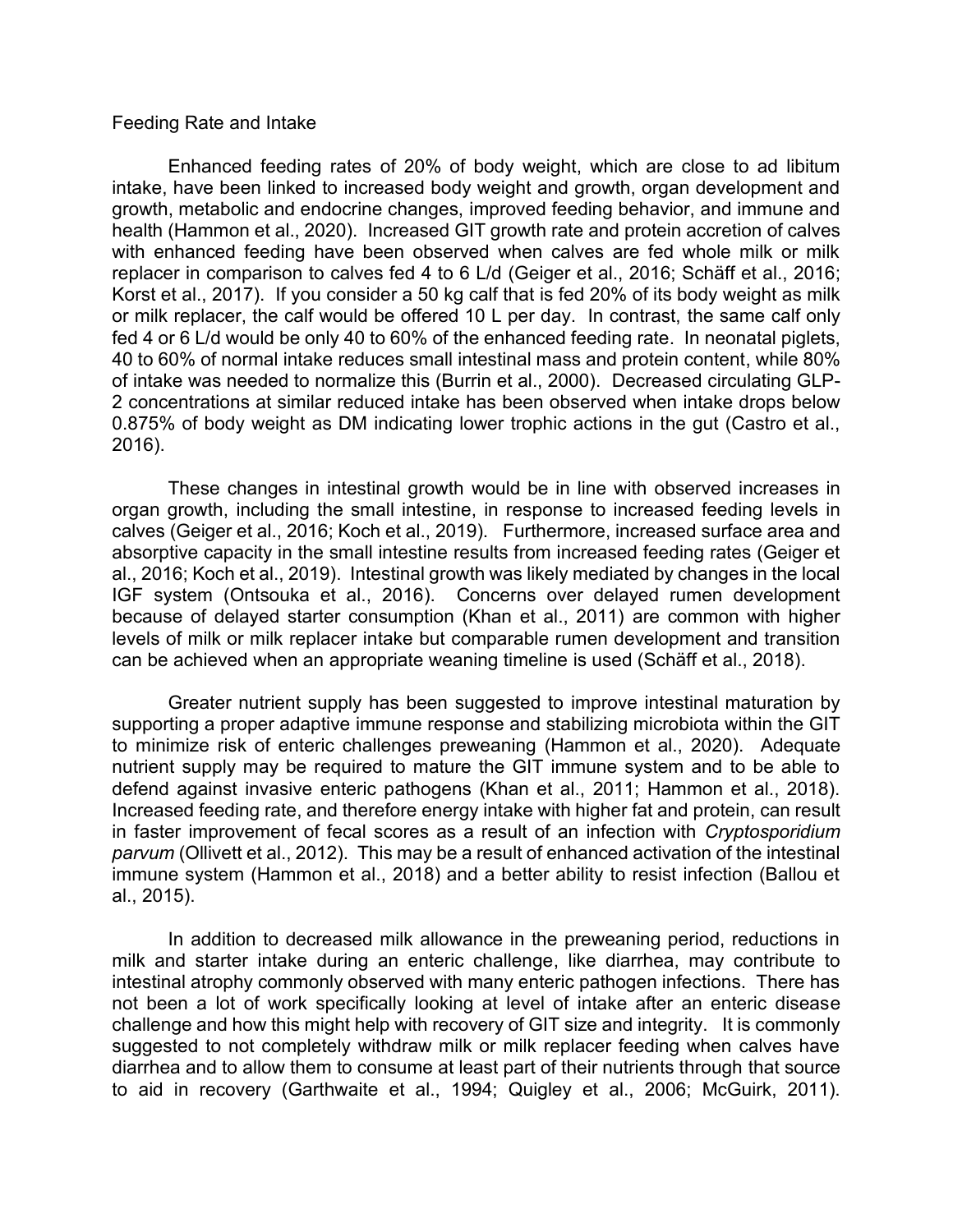Prolonged time without enteral intake of nutrients would likely result in protracted recovery of GIT function and health, but more work in this area is needed.

### Dietary Characteristics

Specific dietary factors can impact GIT permeability and tight junction expression (Steele et al., 2016). Milk replacers often have higher content of lactose (42 to 45% DM vs. 35% DM) and lower content of fat compared with whole milk (Wilms et al., 2019). Differences in fat and lactose content change the energy density of milk replacers and influence the osmolality. Whole milk has an osmolality close to 300 mOsm/kg (McGuirk, 2003). While milk replacers have a range from slightly hypertonic (>300 mOsm/kg) to very hypertonic (>450 mOsm/kg; McGuirk, 2003; Wilms et al., 2019). Changes in osmolality in milk replacers can lead to disturbances of the GIT. A study evaluated GIT permeability in response to varying levels of osmolality (439 to 611 mOsm/kg) and replacement of lactose with monosaccharides (dextrose and galactose) in milk replacers observed that as osmolality increased GIT permeability increased (Wilms et al., 2019). Interestingly, osmolality and source of sugar did not impact growth, fecal DM, or fecal pH (Wilms et al., 2019).

# **Summary and Perspectives**

Morbidity and mortality rates related to diarrhea and other digestive issues continue to be an issue in replacement programs. The GIT is a dynamic and complex system that changes throughout the preweaning period. Promoting development of the structural and metabolic actions of the GIT can improve calf growth while also minimizing intestinal challenges. Intestinal dysfunction, including pathogenic and nutritional insults can negatively affect intake, growth, and efficiency. By continuing to expand our understanding of normal development of the GIT, including the small intestine, we can either work to prevent intestinal dysfunction from occurring or target strategies for recovery after intestinal dysfunction has occurred.

Reduced intake of nutrients, either in normal feeding practices or illness, can lead to reduced GIT growth and permeability. Under these circumstances, actions of metabolic hormones like GLP-2 are reduced, which increases susceptibility to pathogenic microbiota. Other insults to intestinal permeability can include changes in osmolality. Further work with more specific types of ingredients or additives could also be useful in promoting GIT development and integrity.

If we can maximize intestinal integrity and balance so that intake is maximized in the preweaning period, the nutrients consumed by the calf can go toward GIT growth and not be used for increased maintenance costs of an infection. Furthermore, this will result in increased growth of the calf, optimal feed efficiency, rumen development, reduced medication costs, labor, and productive potential.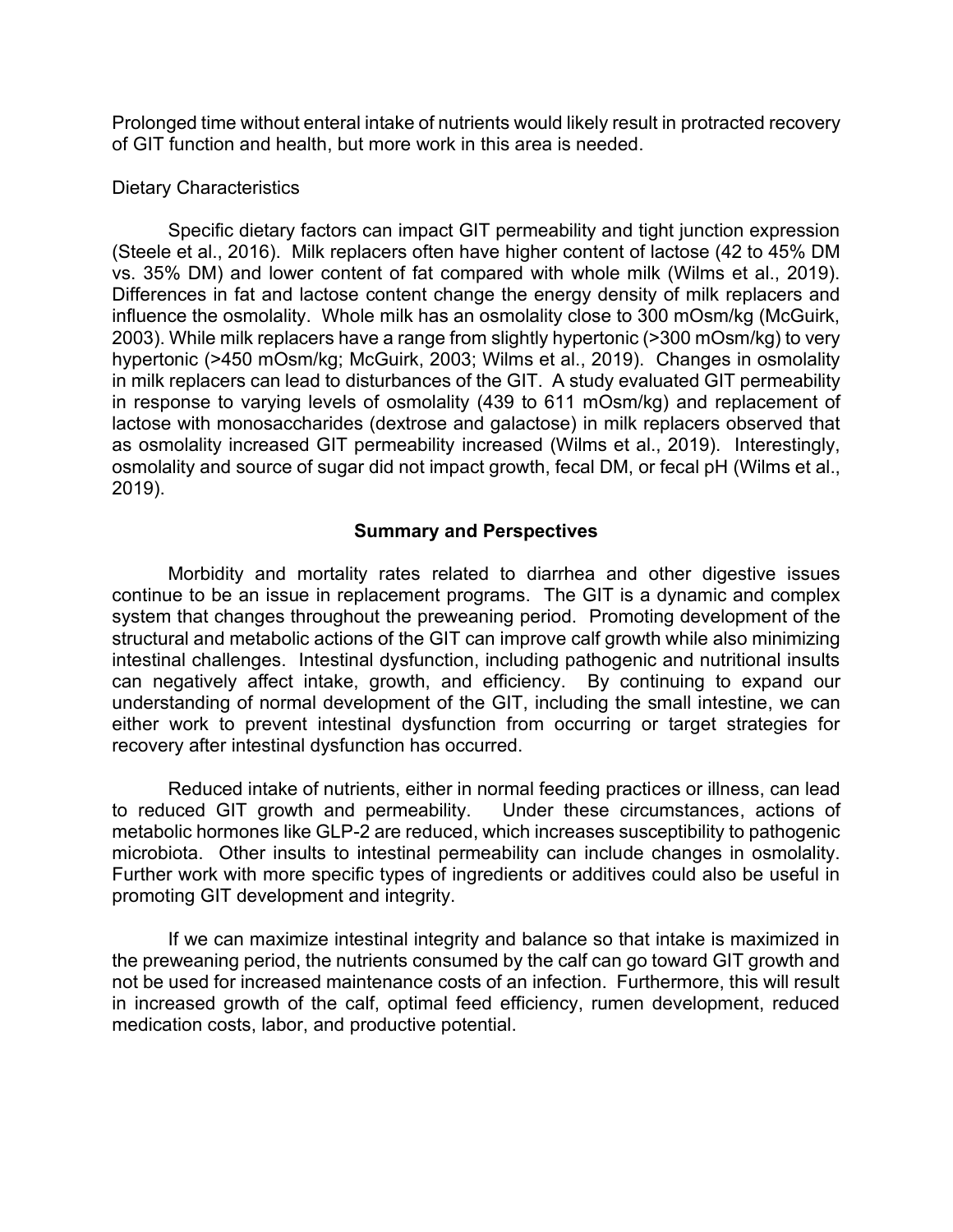# **Take Away Messages**

- 1. Enteric challenges resulting in morbidity and mortality of calves results in reduced efficiency.
- 2. The gastrointestinal tract is a complex system, but our understanding of its importance to calf development and health is expanding.
- 3. Feeding rate and nutrient provision positively impacts the growth and integrity of the gastrointestinal tract which can minimize risk of enteric disease.
- 4. Dietary characteristics of feeds could manipulate permeability.

# **References**

- Al-Sadi, R., M. Boivin, and T. Ma. 2009. Mechanism of cytokine modulation of epithelial tight junction barrier. Frontiers Biosci. 14:2765.
- Araujo, G., C. Yunta, M. Terré, A. Mereu, I. Ipharraguerre, and A. Bach. 2015. Intestinal permeability and incidence of diarrhea in newborn calves. J. Dairy Sci. 98:7309- 7317.
- Atuma, C., V. Strugala, A. Allen, and L. Holm. 2001. The adherent gastrointestinal mucus gel layer: thickness and physical state in vivo. Am. J. Physiol.-Gastrointest. Liver Physiol. 280:G922-G929.
- Baldwin, R. L. VI, K. R. McLeod, J. L. Klotz, and R. N. Heitmann. 2004. Rumen development, intestinal growth and hepatic metabolism in the pre- and postweaning ruminant. J. Dairy Sci. 87:E55-E65.
- Ballou, M. A., D. L. Hanson, C. J. Cobb, B. S. Obeidat, M. D. Sellers, A. R. Pepper-Yowell, J. A. Carroll, T. J. Earleywine, and S. D. Lawhon. 2015. Plane of nutrition influences the performance, innate leukocyte responses, and resistance to an oral *Salmonella enterica* serotype Typhimurium challenge in Jersey calves. J. Dairy Sci. 98:1972–1982.
- Bartels, C. J. M., M. Holzhauer, R. Jorritsma, W. A. J. M. Swart, and T. J. G. M. Lam. 2010. Prevalence, prediction and risk factors of enteropathogens in normal and non-normal faeces of young Dutch dairy calves. Prev. Vet. Med. 93:162-169.
- Bjarnason, I., A. Macpherson, and D. Hollander. 1995. Intestinal permeability: An overview. J. Gastroenterol. 108:1566-1581.
- Blum, J. W. and C. R. Baumrucker. 2008. Insulin-like growth factors (IGFs), IGF binding proteins, and other endocrine factors in milk: role in the newborn. Adv. Exp. Med. Bio. 606:397-422.
- Brubaker, P. L., A. Izzo, M. Hill, and D. J. Drucker. 1997. Intestinal function in mice with small bowel growth induced by glucagon-like peptide-2. Am. J. Physiol.- Endocrinol. Metab. 272:E1050-E1058.
- Bruewer, M., S. Samarin, and A. Nusrat. 2006. Inflammatory bowel disease and the apical junctional complex. Ann. N.Y. Acad. Sci. 1072:242-252.
- Buchman, A. L., A. A. Moukarzel, S. Bhuta, M. Belle, M. E. Ament, C. D. Eckhert, D. Hollander, J. Gornbeln, J. D. Kopple, and S. R. Vijayaroghavan. 1995. Parenteral nutrition is associated with intestinal morphologic and functional changes in humans. J. Parent. Enteral Nutr. 19:453-460.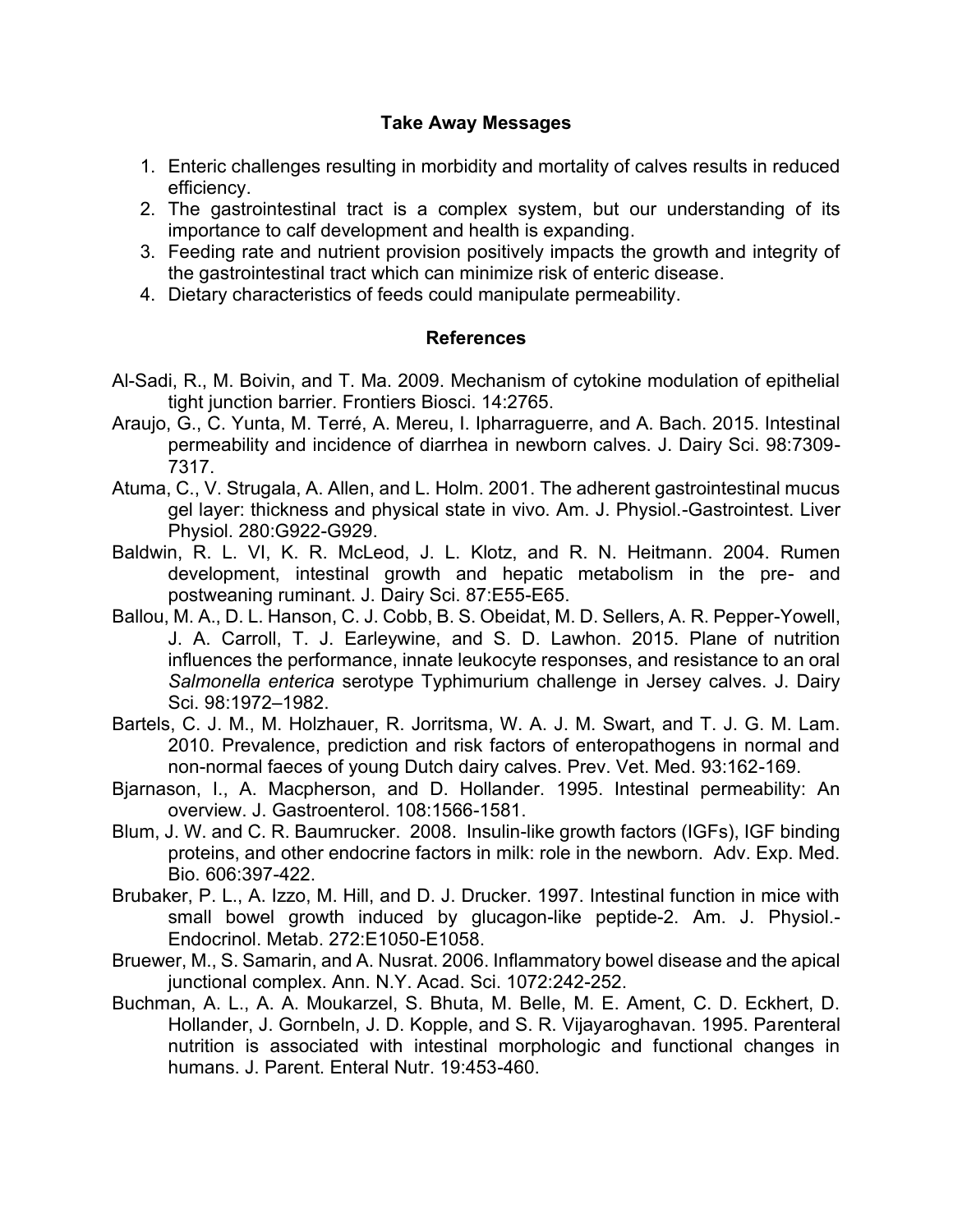- Burrin, D. G., B. Stoll, R. Jiang, X. Chang, B. Hartmann, J. J. Holst, G. H. Greeley, and P. J. Reeds. 2000. Minimal enteral nutrient requirements for intestinal growth in neonatal piglets: how much is enough? Am. J. Clin. Nutr. 71:1603-1610.
- Burrin, D. G., B. Stoll, and X. Guan. 2003. Glucagon-like peptide-2 function in domestic animals. Domest. Anim. Endocrin. 24:103-122.
- Cameron, H. L., and M. H. Perdue. 2005. Stress impairs murine intestinal barrier function: Improvement by glucagon-like peptide-2. J. Pharmacol. Exp. Therap. 314:214- 220.
- Cani, P. D., A. Everard, and T. Duparc. 2013. Gut microbiota, enteroendocrine functions and metabolism. Curr. Opinions Pharmacol. 13:935-940.
- Castro, J. J., S. Y. Morrison, A. Hosseinni, J. J. Loor, J. K. Drackley, and I. R. Ipharraguerre. 2016. Secretion of glucagon-like peptide-2 responds to nutrient intake but not glucose provision in milk-fed calves. J. Dairy Sci. 99:5793-5807.
- Cho, Y.-i., and K.-J. Yoon. 2014. An overview of calf diarrhea infectious etiology, diagnosis, and intervention. J. Vet. Sci. 15:1-17.
- Connor, E. E., S. Kahl, T. H. Elsasser, R. L. Baldwin VI, R. Fayer, M. Santin-Duran, G. L. Sample, and C. M. Evock-Clover. 2013. Glucagon-like peptide-2 therapy reduces negative effects of diarrhea on calf gut. J. Dairy Sci. 96:1793-1802.
- Connor, E. E., C. M. Evock-Clover, E. H. Wall, R. L. Baldwin Vi, M. Santin-Duran, T. H. Elsasser, and D. M. Bravo. 2016. Glucagon-like peptide-2 and its beneficial effects on gut function and health in production animals. Dom. Anim. Endocrinol. 56(Supp):S56-S65.
- Connor, E. E., E. H. Wall, D. M. Bravo, C. M. Evock-Clover, T. H. Elsasser, R. L. V. Baldwin, M. Santín, B. T. Vinyard, S. Kahl, and M. P. Walker. 2017. Reducing gut effects from Cryptosporidium parvum infection in dairy calves through prophylactic glucagon-like peptide-2 therapy or feeding of an artificial sweetener. J. Dairy Sci. 100:3004-3018.
- Drucker, D. J., T. Jin, S. L. Asa, T. A. Young, and P. L. Brubaker. 1994. Activation of proglucagon gene transcription by protein kinase-A in a novel mouse enteroendocrine cell line. Mol. Endocrinol. 8:1646-1655.
- Drucker, D. J., Q. Shi, A. Crivic, M. Sumner-Smith, W. Tavares, M. Hill, L. DeForest, S. Cooper, and P. L. Brubaker. 1997. Regulation of the biological activity of glucagonlike peptide-2 in vivo by dipeptidyl peptidase IV. Nat. Biotechnol. 15:673-677.
- Eckert, E., H. E. Brown, K. E. Leslie, T. J. DeVries, and M. A. Steele. 2015. Weaning age affects growth, feed intake, gastrointestinal development, and behavior in Holstein calves fed an elevated plane of nutrition during the preweaning stage. J. Dairy Sci. 98:6315-6326.
- Eissele, R., R. Goke, S. Willemer, H. P. Harthus, H. Vermeer, R. Arnold, and B. Goke.1992. Glucagon-like peptide-1 cells in the gastroninetestinal tract and pancreas of the rat, pig and man. Eur. J. Clin. Invest. 22:283-291.
- Estall, J. L., and D. J. Drucker. 2006. Glucagon-like peptide-2. Annu. Rev. Nutr. 26:391- 411.
- Forsyth, C., A. Banan, A. Farhadi, J. Z. Fields, Y. Tang, M. Shaikh, L. J. Zhang, P. A. Engen, and A. Keshavarzian. 2007. Regulation of oxidant-induced intestinal permeability by metalloprotease-dependent epidermal growth factor receptor signaling. J. Pharmacol. Exp. Ther. 321:84-97.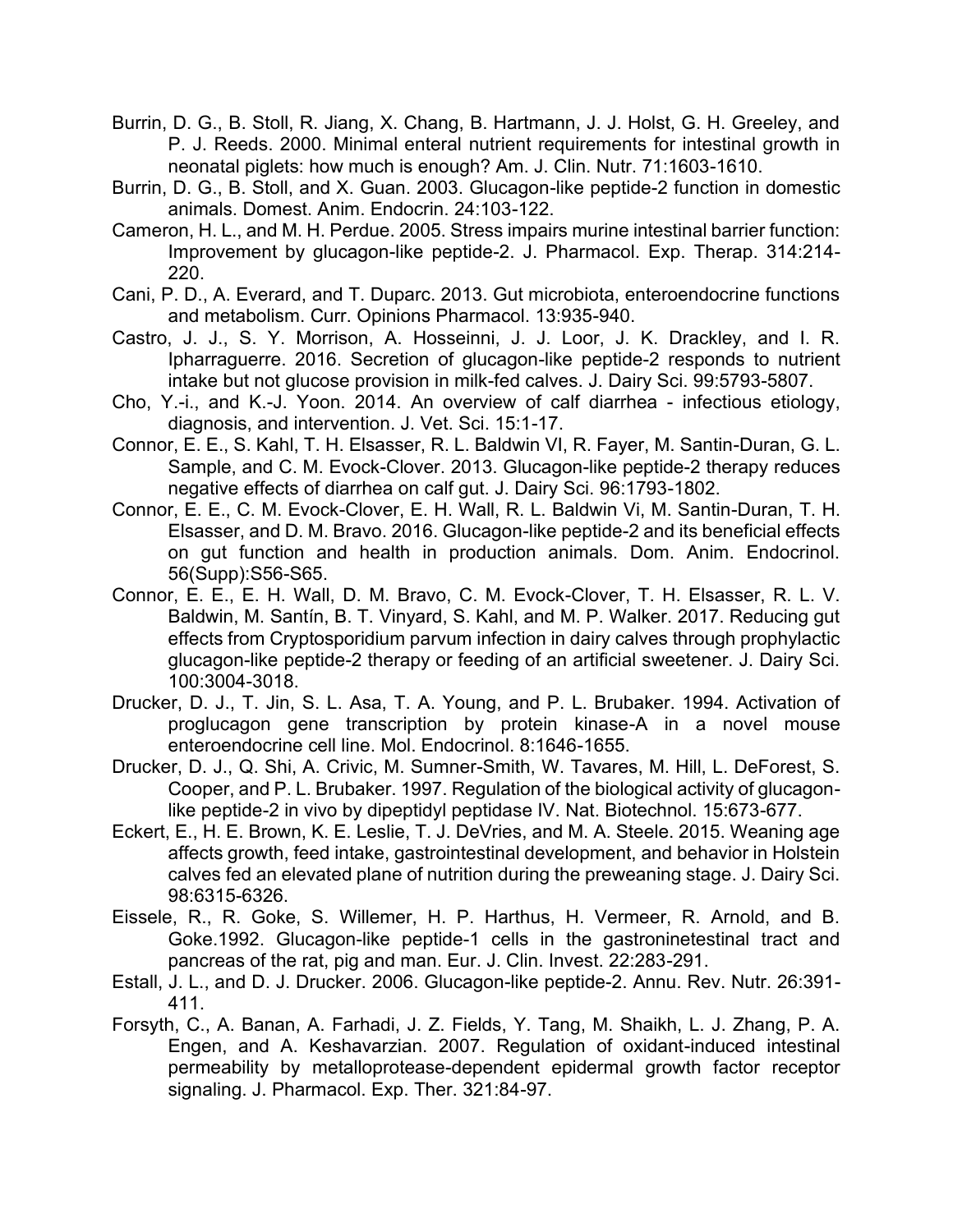- Foster, D. M. and G. W. Smith. 2009. Pathophysiology of diarrhea in calves. Vet. Clinics N. Amer.: Food Anim. Pract. 25:13-36.
- Furness, J. B., L. R. Rivera, H. J. Cho, D. M. Bravo, and B. Callaghan. 2013. The gut as a sensory organ. Nat. Rev. Gastroenterol. Hepatol. 10:729-740.
- Garthwaite, B. D., J. K. Drackley, G. C. McCoy, and E. H. Jaster. 1994. Whole milk and oral rehydration solution for calves with diarrhea of spontaneous origin. J. Dairy Sci. 77:835–843.
- Gallo, R. L., and L. V. Hooper. 2012. Epithelial antimicrobial defence of the skin and intestine. Nat. Rev. Immun. 12:503-516.
- Geiger, A. J., C. L. M. Parsons, R. E. James, and R. M. Akers. 2016. Growth, intake, and health of Holstein heifer calves fed an enhanced preweaning diet with or without postweaning exogenous estrogen. J. Dairy Sci. 99:3995–4004.
- Groos, S., G. Hünefeld, and L. Luciano. 1996. Parenteral versus enteral nutrition: morphological changes in human adult intestinal mucosa. J. Submicrosc. Cytol. Pathol. 28:61-74.
- Groschwitz, K. R., and S. P. Hogan. 2009. Intestinal barrier function: molecular regulation and disease pathogenesis. J. Allergy Clin. Immunol. 124:3-20.
- Hall, E. J. 1999. Clinical laboratory evaluation of small intestinal function. Vet. Clin. N. Am.: Sm. Ani. Pract. 29: 441-469.
- Hammon, H. M., D. Frieten, C. Gerbert, C. Koch, G. Dusel, R. Weikard, and C. Kühn. 2018. Different milk diets have substantial effects on the jejunal mucosal immune system f pre-weaning calves, as demonstrated by whole transcriptome sequencing. Sci. Reports. 8:1693.
- Hammon, H. M., W. Liermann, D. Freiten, and C. Koch. 2020. Review: Importance of colostrum supply and milk feeding intensity and systemic development in calves. Anim. 14:s133-s143.
- Hansen, M. B. 2003. The enteric nervous system II: gastrointestinal functions. Basic Clin. Pharmacol. 92:249-257.
- Heinrichs, A. J., and B. S. Heinrichs. 2011. A prospective study of calf factors affecting first-lactation and lifetime milk production and age of cows when removed from the herd. J. Dairy Sci. 94:336-341.
- Hooper, L. V., and A. J. Macpherson. 2010. Immune adaptations that maintain homeostasis with the intestinal microbiota. Nat. Rev. Immunol. 10:159-169.
- Ipharraguerre, I. R., G. Ted, D. Menoyo, N. de Diego Cabero, J. J. Holst, M. Nofrarías, A. Mereu, and D. G. Burrin. 2013. Bile acids induce glucagon-like peptide-2 secretion with limited effects on intestinal adaptation in early weaned pigs. J. Nutr. 143:1899- 1905.
- Iseri, V. J., and K. C. Klasing. 2013. Dynamics of the systemic components of the chicken (*Gallus gallus domesticcus*) immune system following activation by *Escherichia coli*; implications for the costs of immunity. Dev. Comp. Immunol. 40:248-257.
- Johnson, R. W. 1998. Immune and endocrine regulation of food intake in sick animals. Domest. Anim. Endocrinol. 15:309–319.
- Khan, M. A., D. M. Weary, and M. A. Von Keyserlingk. 2011. Invited review: transitioning from milk to solid feed in dairy heifers. J. Dairy Sci. 99:885-902.
- Kim, Y. S., and S. B. Ho. 2010. Intestinal goblet cells and mucins in health and disease: recent insights and progress. Curr. Gastroenterol. Reports 12:319-330.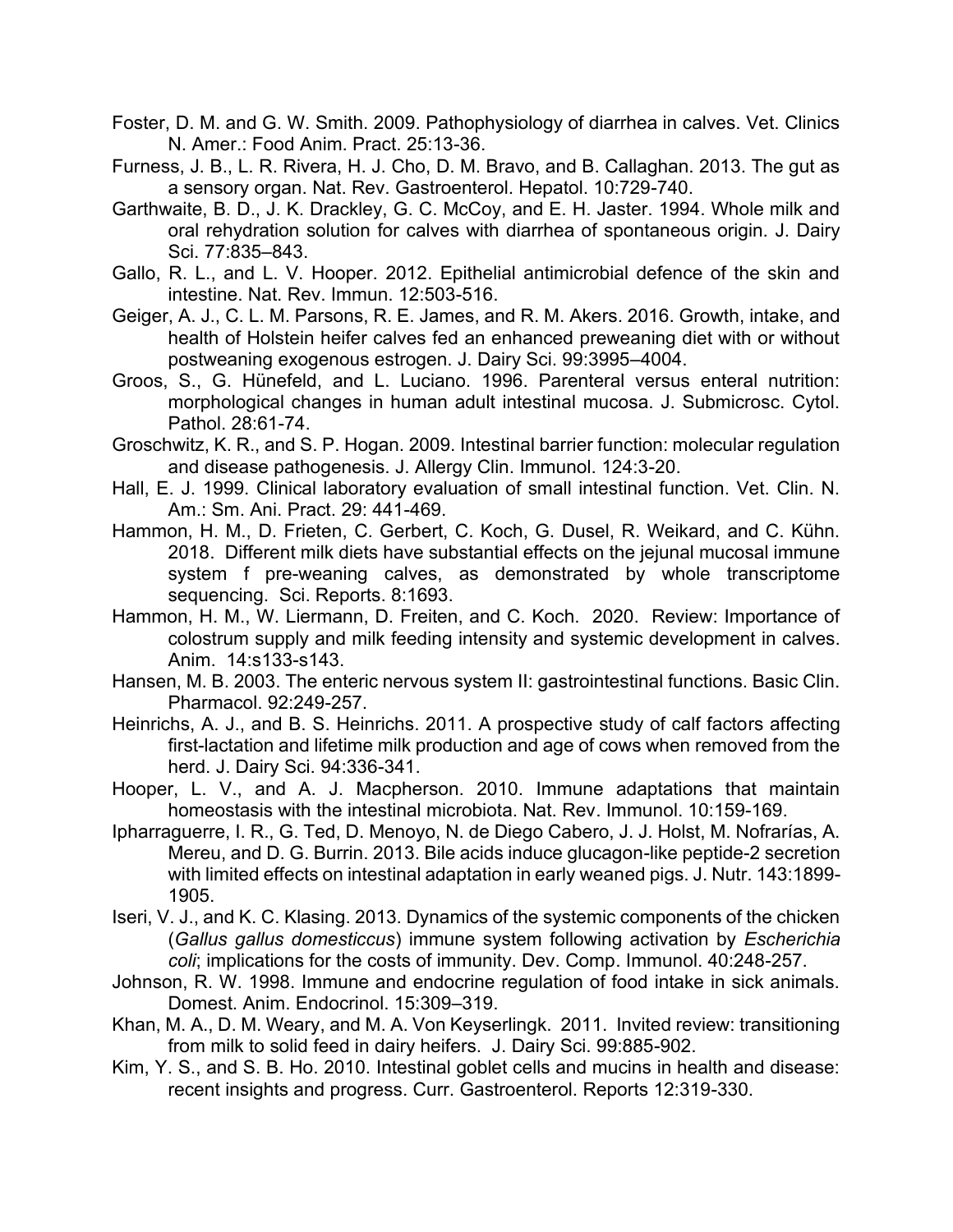- Koch, C., C. Gerbert, D. Frieten, G. Dusel, K. Eder, R. Zitnan, and H. M. Hammon. 2019. Effects of ad libitum milk replacer feeding and butyrate supplementation on the epithelial growth and development of the gastrointestinal tract in Holstein calves. J. Dairy Sci. 102:8513–8526.
- Korst, M., C. Koch, J. Kesser, U. Müller, F. J. Romberg, J. Rehage, K. Eder, and H. Sauerwein. 2017. Different milk feeding intensities during the first 4 weeks of rearing in dairy calves: part 1: effects on performance and production from birth over the first lactation. J. Dairy Sci. 100:3096–3108.
- Larsson, L. I., J. Holst, R. Hakanson, and F. Sundler. 1975. Distribution and properties of glucagon immunoreactivity in the digestive tract of various mammals: An immunohistochemical and innunochemical study. Histochem. 44:281-290.
- Ma, T., and J. M. Anderson. 2006. Tight Junctions and the intestinal barrier. In: Johnson, R., editor. Textbook of Gastrointestinal Physiology. Burlington, MA: Elsevier Academic Press. Pages 1559-1594.
- Malmuthuge, N., M. Li, L. A. Goonewardene, M. Oba, and L. L. Guan. 2013. Effect of calf starter feeding on gut microbial diversity and expression of genes involved in host immune responses and tight junctions in dairy calves during weaning transition. J. Dairy Sci. 96:3189-3200.
- Madsen, K., S. A. Lewis, M. M. Tavernini, J. Hibbard, and R. N. Fedorak. 1997. Interleukin 10 prevents cytokine-induced disruption of T84 monolayer barrier integrity and limits chloride secretion. J. Gastroenterol. 113:151-159.
- Martindale, R. G., T. M. Enomoto, and M. McCarthy. 2013. Chapter 28 Nutritional and Metabolic Therapy A2 - Hemmings, Hugh C. Pages 487-502 in Pharmacology and Physiology for Anesthesia. T. D. Egan, ed. W.B. Saunders, Philadelphia.
- McGuirk, S. M. 2003. Solving calf morbidity and mortality problems. Am. Assoc. Bovine Pract., Columbus, OH.
- McGuirk, S. M. 2011. Management of dairy calves from birth to weaning. Pages 175– 193 in Dairy Production Medicine. C. A. Risco and P. M. Retamal, ed. John Wiley & Sons Inc. West Sussex, UK.
- McOrist, S., and E. Corona-Barrera. 2015. Intestinal diseases in pigs. Pages 51-69 in Intestinal Health–Key to Maximise Growth Performance in Livestock. T. Niewold, ed. Wageningen Acadmeic Publishers, Wageningen, the Netherlands.
- Menzies, I., R. Pounder, S. Heyer, M. Laker, J. Bull, P. Wheeler, and B. Creamer. 1979. Abnormal intestinal permeability to sugars in villous atrophy. Lancet 314:1107- 1109.
- Morrison, S. Y., J. J. Pastor, J. C. Quintela, J. J. Holst, B. Hartmann, J. K. Drackley, I. R. Ipharraguerre. 2017. Short Communication: Promotion of GLP-2 secretion in dairy calves with a bioactive extract from Olea europaea. J. Dairy Sci. 100:1940-1945.
- Morrison, S. Y., P. A. LaPierre, K. N. Brost, and J. K Drackley. 2019. Intake and growth in transported Holstein calves classified as diarrheic or health within the first 21 days after arrival in a retrospective observational study. J. Dairy Sci. 102:10997- 11008.
- Niewold, T. 2015. General introduction- the gastrointestinal tract, the immune system and the maintenance of health. Pages 15-20 in Intestinal Health–Key to Maximise Growth Performance in Livestock. T. Niewold, ed. Wageningen Acadmeic Publishers, Wageningen, The Netherlands.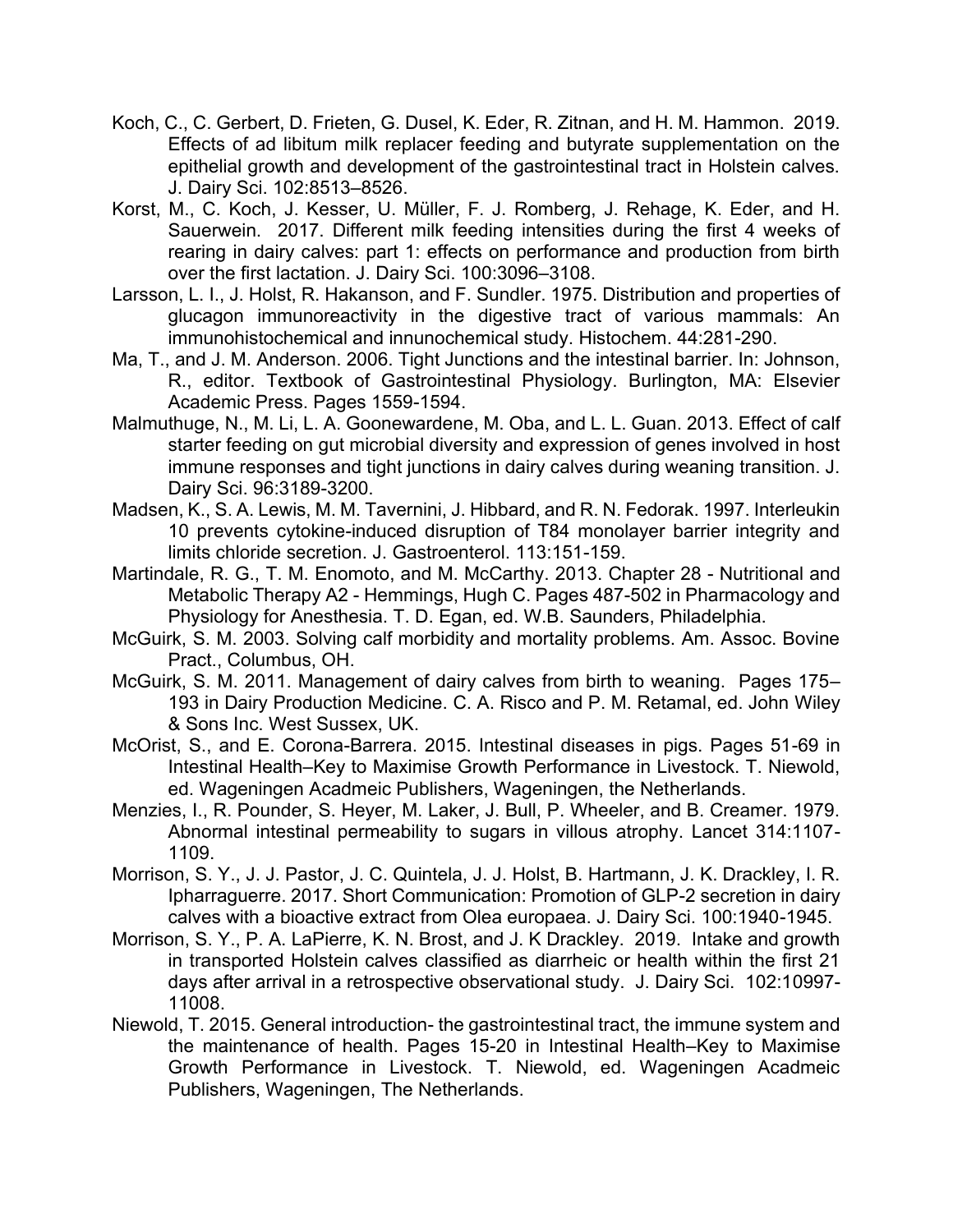- Nissen, A., P. H. Andersen, E. Bendixen, K. L. Ingvartsen, and C. M. Rontved. 2017. Colostrum and milk protein rankings and ratios of importance to neonatal calf health using a proteomics approach. J. Dairy Sci. 100:2711-2728.
- Nusrat, A., J. R. Turner, and J. L. Madara. 2000. Molecular physiology and pathophysiology of tight junctions. IV. Regulation of tight junctions by extracellular stimuli: nutrients, cytokines, and immune cells. Am. J. Physiol. Gastrointest. Liver Physiol. 279:G851-G857.
- Ollivett, T. L., D. V. Nydam, T. C. Linden, D. D. Bowman, and M. E. Van Amburgh 2012. Effect of nutritional plane on health and performance in dairy calves after experimental infection with *Cryptosporidium parvum*. J. Am. Vet. Med. Assoc. 241:1514–1520.
- Ontsouka, E. C., C. Albrecht, and R. M. Bruckmaier. 2016. Invited review: Growthpromoting effects of colostrum in calves based on interaction with intestinal cell surface receptors and receptor-like transporters. J. Dairy Sci. 99:4111–4123.
- Penner, G. B., J. R. Aschenbach, K. Wood, M. E. Walpole, R. Kanafany-Guzman, S. Hendrick, and J. Campbell. 2014. Characterising barrier function among regions of the gastrointestinal tract in Holstein steers. Anim. Prod. Sci. 54:1282-1287.
- Peterson, L. W., and D. Artis. 2014. Intestinal epithelial cells: regulators of barrier function and immune homeostasis. Nat. Rev. Immunol. 14:141-153.
- Quigley, J. D., T. A. Wolfe, and T. H. Elsasser. 2006. Effects of additional milk replacer feeding on calf health, growth, and selected blood metabolites in calves. J. Dairy Sci. 89:207–216.
- Schäff, C. T., J. Gruse, J. Maciej, M. Mielenz, E. Wirthgen, A. Hoeflich, M. Schmicke, R. Pfuhl, P. Jawor, T. Stefaniak, and H. M. Hammon. 2016. Effects of feeding milk replacer ad libitum or in restricted amounts for the first five weeks of life on the growth, metabolic adaptation, and immune status of newborn calves. PLoS ONE 11:e0168974.
- Schäff, C. T., J. Gruse, J. Maciej, R. Pfuhl, R. Zitnan, M. Rajsky and H. M. Hammon. 2018. Effects of feeding unlimited amounts of milk replacer for the first 5 weeks of age on rumen and small intestinal growth and development in dairy calves. J. Dairy Sci. 101:783–793.
- Shen, L., and J. R. Turner. 2006. Role of epithelial cells in initiation and propagation of intestinal inflammation. Eliminating the static: tight junction dynamics exposed. Am. J. Physiol. Gastrointest. Liver Physiol. 290:G577-G582.
- Shirazi-Beechey, S., A. Moran, D. Batchelor, K. Daly, and M. Al-Rammahi. 2011. Glucose sensing and signaling; regulation of intestinal glucose transport. Proc. Nutr. Soc. 70:185-193.
- Sigalet, D. L., L. E. Wallace, J. J. Holst, G. R. Martin, T. Kaji, H. Tanaka, and K. A. Sharkey. 2007. Enteric neural pathways mediate the anti-inflammatory actions of glucagon-like peptide 2. Am. J. Physiol. Gastrointest. Liver Physiol. 293:G211- G221.
- Soberon, F., E. Raffrenato, R. W. Everett, and M. E. Van Amburgh. 2012. Preweaning milk replacer intake and effects on long-term productivity of dairy calves. J. Dairy Sci. 95:783-793.